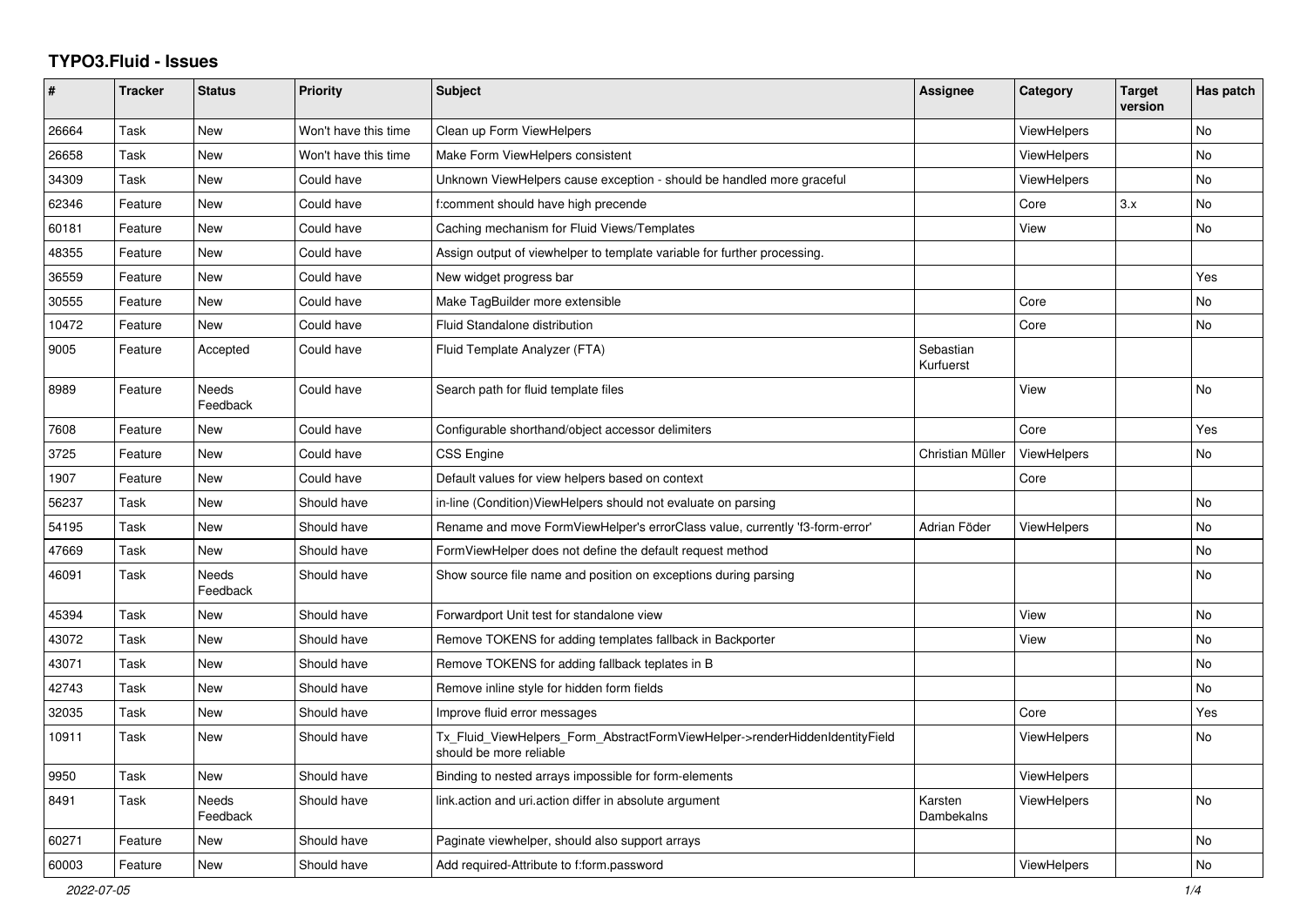| $\vert$ # | <b>Tracker</b> | <b>Status</b>       | <b>Priority</b> | <b>Subject</b>                                                                                | Assignee                    | Category           | <b>Target</b><br>version | Has patch |
|-----------|----------------|---------------------|-----------------|-----------------------------------------------------------------------------------------------|-----------------------------|--------------------|--------------------------|-----------|
| 52640     | Feature        | <b>Under Review</b> | Should have     | Create an UnlessViewHelper as opposite to the IfViewHelper                                    | Marc Neuhaus                |                    |                          | <b>No</b> |
| 51277     | Feature        | New                 | Should have     | ViewHelper context should be aware of actual file occurrence                                  |                             |                    |                          | No        |
| 49756     | Feature        | <b>Under Review</b> | Should have     | Select values by array key in checkbox viewhelper                                             |                             |                    |                          | No        |
| 46545     | Feature        | <b>New</b>          | Should have     | Better support for arrays in options of SelectViewHelper                                      |                             |                    |                          | No        |
| 46257     | Feature        | <b>Under Review</b> | Should have     | Add escape sequence support for Fluid                                                         |                             | Core               |                          | No        |
| 45345     | Feature        | Needs<br>Feedback   | Should have     | Easy to use comments for fluid that won't show in output                                      |                             |                    |                          |           |
| 45153     | Feature        | New                 | Should have     | f:be.menus.actionMenuItem - Detection of the current select option is insufficient            |                             |                    |                          | <b>No</b> |
| 43346     | Feature        | <b>Under Review</b> | Should have     | Allow property mapping configuration via template                                             | Karsten<br>Dambekalns       | ViewHelpers        | 2.1                      | No        |
| 42397     | Feature        | New                 | Should have     | Missing viewhelper for general links                                                          |                             |                    |                          | <b>No</b> |
| 40081     | Feature        | New                 | Should have     | Allow assigned variables as keys in arrays                                                    |                             |                    |                          | No        |
| 39936     | Feature        | <b>New</b>          | Should have     | registerTagAttribute should handle default values                                             |                             | <b>ViewHelpers</b> |                          | No        |
| 38130     | Feature        | New                 | Should have     | Checkboxes and multiple select fields should have an assignable default value                 |                             |                    |                          | No        |
| 37095     | Feature        | New                 | Should have     | It should be possible to set a different template on a Fluid TemplateView inside an<br>action | Christopher<br>Hlubek       |                    |                          | No        |
| 36410     | Feature        | <b>New</b>          | Should have     | Allow templates to send arguments back to layout                                              |                             | ViewHelpers        |                          | <b>No</b> |
| 33394     | Feature        | Needs<br>Feedback   | Should have     | Logical expression parser for BooleanNode                                                     | Tobias Liebig               | Core               |                          | <b>No</b> |
| 33215     | Feature        | New                 | Should have     | RFC: Dynamic values in ObjectAccess paths                                                     |                             |                    |                          | <b>No</b> |
| 31955     | Feature        | New                 | Should have     | f:uri.widget                                                                                  |                             | Widgets            |                          | <b>No</b> |
| 9514      | Feature        | New                 | Should have     | Support explicit Array Arguments for ViewHelpers                                              |                             |                    |                          |           |
| 5933      | Feature        | Accepted            | Should have     | Optional section rendering                                                                    | Sebastian<br>Kurfuerst      | ViewHelpers        |                          | <b>No</b> |
| 4704      | Feature        | New                 | Should have     | Improve parsing exception messages                                                            |                             | Core               |                          |           |
| 3291      | Feature        | Needs<br>Feedback   | Should have     | Cacheable viewhelpers                                                                         |                             |                    |                          | <b>No</b> |
| 65424     | <b>Bug</b>     | <b>Under Review</b> | Should have     | SelectViewHelper must respect option(Value Label)Field for arrays                             |                             | <b>ViewHelpers</b> |                          | <b>No</b> |
| 58983     | Bug            | New                 | Should have     | format.date does not respect linebreaks and throws exception                                  |                             |                    |                          | No        |
| 58921     | Bug            | New                 | Should have     | f:form.* VHs crash if NOT inside f:form but followed by f:form                                |                             |                    |                          | No        |
| 58862     | <b>Bug</b>     | Needs<br>Feedback   | Should have     | FormViewHelper doesn't accept NULL as value for \$arguments                                   | <b>Bastian</b><br>Waidelich | <b>ViewHelpers</b> |                          | Yes       |
| 55008     | Bug            | <b>Under Review</b> | Should have     | Interceptors should be used in Partials                                                       | Christian Müller            |                    |                          | <b>No</b> |
| 54284     | Bug            | New                 | Should have     | Default Option for Switch/Case VH                                                             |                             | ViewHelpers        |                          | No        |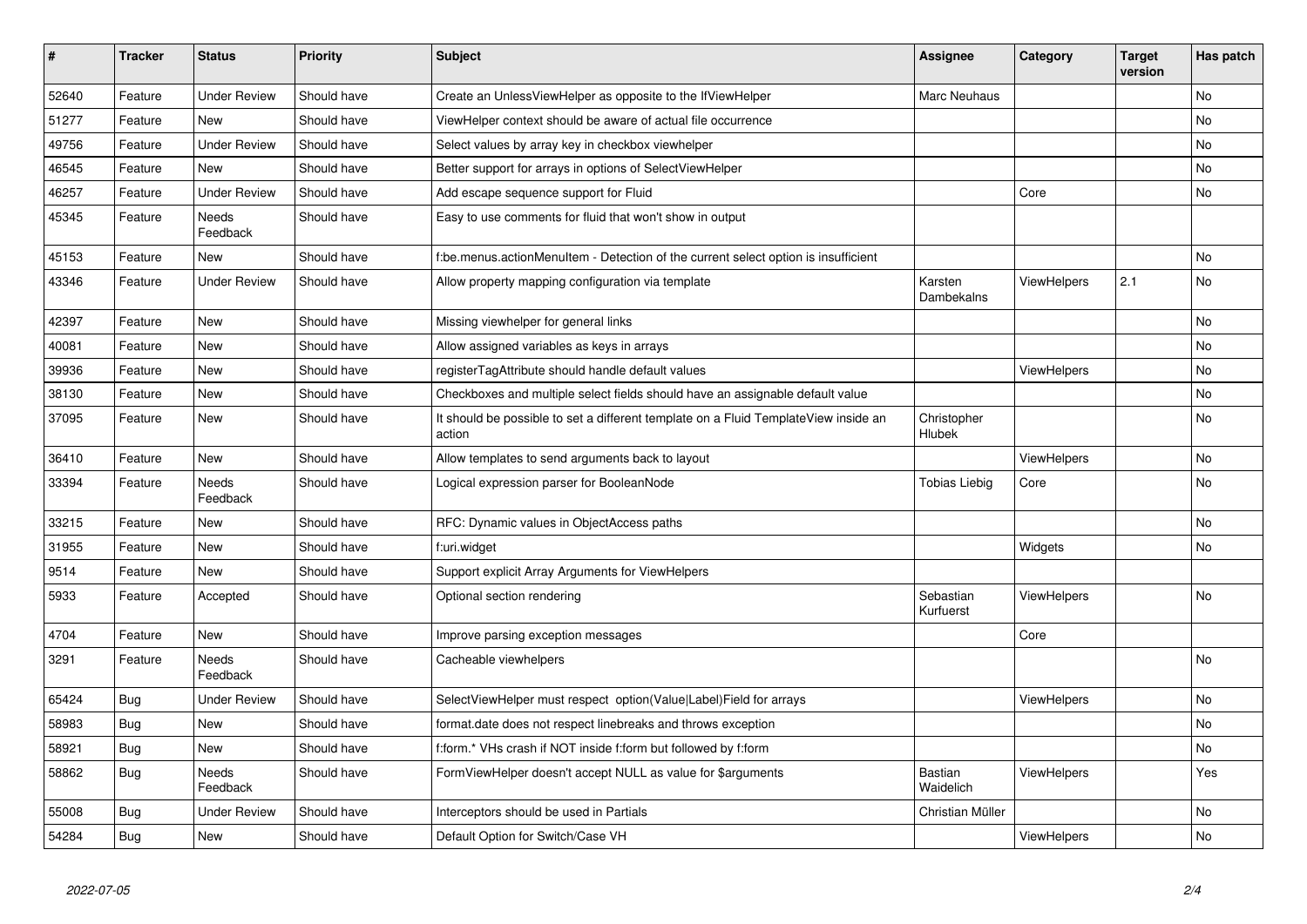| #     | <b>Tracker</b> | <b>Status</b>            | <b>Priority</b> | <b>Subject</b>                                                                                              | Assignee                    | Category           | <b>Target</b><br>version | Has patch |
|-------|----------------|--------------------------|-----------------|-------------------------------------------------------------------------------------------------------------|-----------------------------|--------------------|--------------------------|-----------|
| 53806 | <b>Bug</b>     | <b>Under Review</b>      | Should have     | Paginate widget maximumNumberOfLinks rendering wrong number of links                                        | Bastian<br>Waidelich        | Widgets            |                          | No        |
| 52591 | Bug            | <b>New</b>               | Should have     | The Pagination Widget broken for joined objects                                                             |                             |                    |                          | No        |
| 52536 | Bug            | <b>Under Review</b>      | Should have     | Errorclass not set if no property-attribute set                                                             |                             |                    |                          |           |
| 52419 | Bug            | <b>New</b>               | Should have     | Wrong PHPDocs notation for default value inline f:translate viewhelper                                      |                             |                    | 2.0                      | No.       |
| 50888 | Bug            | <b>Under Review</b>      | Should have     | WSOD by changing name of section and if Fluid caches are generated                                          |                             |                    |                          | No        |
| 49600 | <b>Bug</b>     | New                      | Should have     | f:form tag shown as a HTML on frontend                                                                      |                             | <b>ViewHelpers</b> |                          | No        |
| 47006 | Bug            | <b>Under Review</b>      | Should have     | widget identifier are not unique                                                                            |                             |                    |                          | No        |
| 46289 | <b>Bug</b>     | Needs<br>Feedback        | Should have     | Enable Escaping Interceptor in XML request format                                                           |                             | View               | 2.0.1                    | No        |
| 44234 | Bug            | <b>Under Review</b>      | Should have     | selectViewHelper's sorting does not respect locale collation                                                |                             | ViewHelpers        | 2.1                      | No        |
| 40998 | Bug            | <b>Under Review</b>      | Should have     | Missing parent request namespaces in form field name prefix                                                 | Sebastian<br>Kurfuerst      | <b>ViewHelpers</b> | 1.1.1                    | No        |
| 39990 | Bug            | New                      | Should have     | Same form twice in one template: hidden fields for empty values are only rendered<br>once                   |                             | Core               |                          | No        |
| 37619 | Bug            | New                      | Should have     | Fatal Error when using variable in name attribute of Section ViewHelper                                     |                             | ViewHelpers        |                          | No        |
| 36662 | <b>Bug</b>     | <b>Needs</b><br>Feedback | Should have     | Checked state isn't always correct when property is collection                                              | Kevin Ulrich<br>Moschallski | <b>ViewHelpers</b> | 1.1.1                    | <b>No</b> |
| 36655 | Bug            | <b>New</b>               | Should have     | <b>Pagination Links</b>                                                                                     |                             | Widgets            |                          | No        |
| 34682 | Bug            | <b>Under Review</b>      | Should have     | Radio Button missing checked on validation error                                                            |                             | <b>ViewHelpers</b> |                          | No        |
| 30937 | <b>Bug</b>     | <b>New</b>               | Should have     | CropViewHelper stringToTruncate can't be supplied so it can't be easily extended                            |                             | <b>ViewHelpers</b> |                          | Yes       |
| 28554 | Bug            | <b>New</b>               | Should have     | (v4) implement feature flag to disable caching                                                              |                             |                    |                          | No.       |
| 28553 | Bug            | <b>New</b>               | Should have     | improve XHProf test setup                                                                                   |                             |                    |                          | <b>No</b> |
| 28552 | <b>Bug</b>     | New                      | Should have     | (v5) write ViewHelper test for compiled run; adjust functional test to do two passes<br>(uncached & cached) |                             |                    |                          | No        |
| 28551 | <b>Bug</b>     | Accepted                 | Should have     | (v4) backport VHTest                                                                                        | Sebastian<br>Kurfuerst      |                    |                          | No        |
| 28550 | <b>Bug</b>     | New                      | Should have     | (v4) make widgets cacheable, i.e. not implement childnodeaccess interface                                   |                             |                    |                          | No        |
| 28549 | Bug            | <b>New</b>               | Should have     | make widgets cacheable, i.e. not implement childnodeaccess interface                                        |                             |                    |                          | No.       |
| 13045 | Bug            | New                      | Should have     | Entity decode of strings are different between if-conditions and output of variable                         |                             |                    |                          |           |
| 12863 | Bug            | New                      | Should have     | Attributes of a viewhelper can't contain a '-'                                                              | Sebastian<br>Kurfuerst      | Core               |                          | No        |
| 8648  | Bug            | New                      | Should have     | format.crop ViewHelper should support all features of the crop stdWrap function                             |                             | <b>ViewHelpers</b> |                          | No        |
| 3481  | <b>Bug</b>     | New                      | Should have     | Use ViewHelperVariableContainer in PostParseFacet                                                           |                             | Core               |                          | No        |